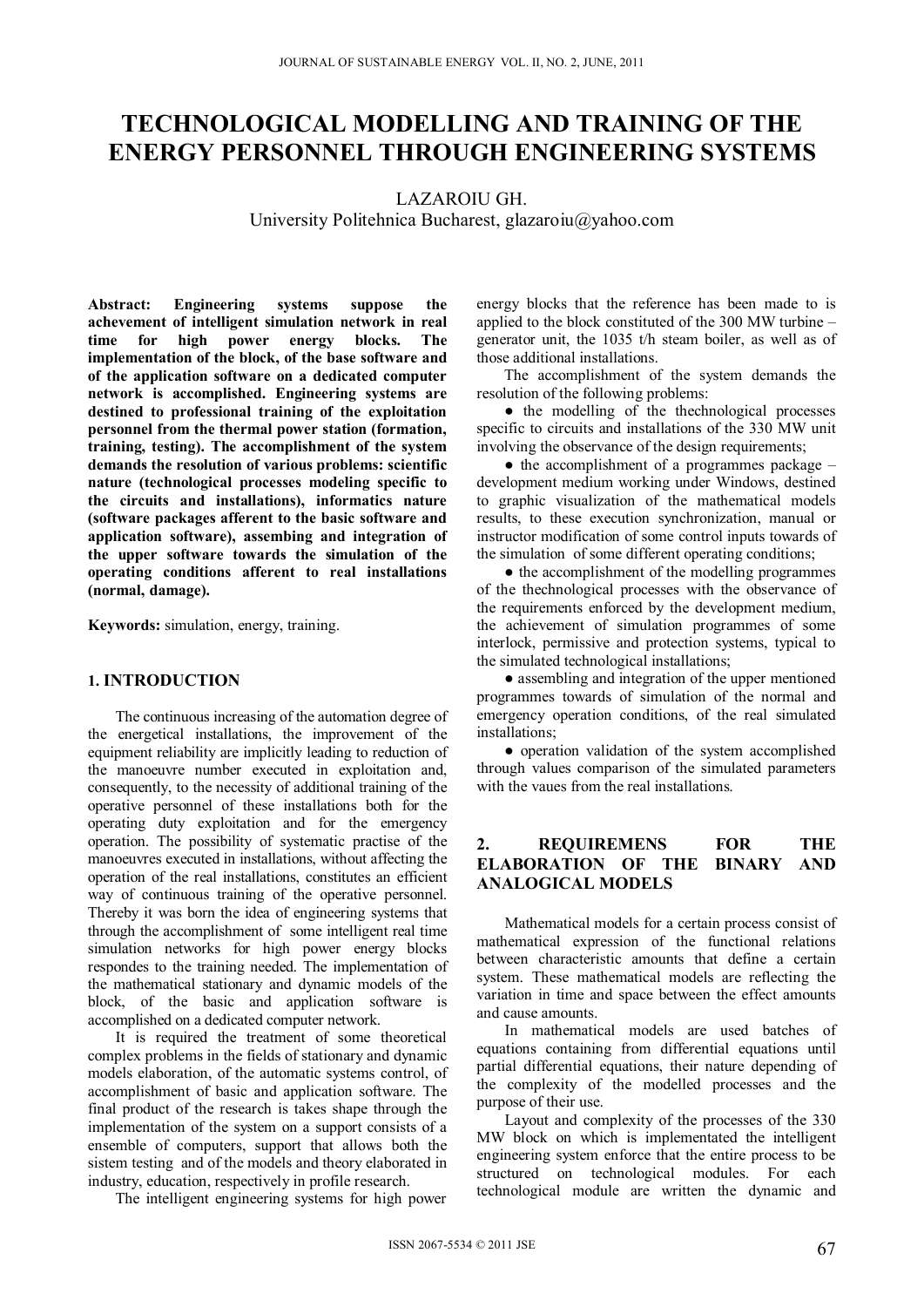stationary models and is tested the functionality and the accuracy of the results, both individually and assembly.

The entire technological system is structured in more modules, constituted from analogical processes models and from binary processes models, such as valves closing / opening, starting / stopping, electric motors, etc.

The system interface allows the operator and the pursuit in real time of the technological processes of the boiler-turbine block.

Through the adopted strategy for the interface on the system displays can be followed the specific exploitation block parameters and may intervene in the followed process through mouse action on certain buttons or casettes on the display.

## **2.1. Analogue modules**

For the reasons upper mentioned has been established the following modules that characterize the operation in stationary and dynamic regimes of the 330 MW unit and of the internal services: 330 MW turbine; turbine oil installation; condensation installation; vacuum installation; steam installation at the labyrinth; low pressure preheater (PJP); high pressure preheater (PIP); deaerator; turbine control engineering; generator unit; electric sub-station module; boiler-turbine steam connection module; water supply electrical pump; turbo pump; 1035 t/h boiler.

## **2.2. Binary modules**

Binary modules are structured in: modules specific to actuatings; protection and signalization module; command module for drive motors; specific modules for realization of the interface of the system.

These modules accomplish the system interface with the user and allows the possibility to border the modules from the 1035 t/h boiler.

The main requirements that underlie the mathematical modules accomplishment for the simulation of the binary processes of the turbine – generator unit and internal charge are containing aspects regarding: actuating and command modes of the equipment afferent to the boiler; the signalling modes of the main parameters outcome from the analogical models; the operating modes of the protections afferent to the 330 MW unit and to internal services.

Inside of the objective that shall be accomplished will be simulated the main command, protection and signalling diagrams, that are necessary inside of the 330 MW unit operating and of its addition installations.

# **3. SYSTEM FUNCTIONS**

# **3.1. Graphic interfaces view**

The programmes package is written in the Visual C++language, that ensures the operation of the programmes under WINDOWS operating system, and uses the facilities of the object oriented programming and ActiveXs. The programme package destined to graphic view performs the following categories of functions:

- *simulation functions* 

• calculating analogue mathematical models to determine the technological parameters at preestablished time spans ranging from 0.1 sec. to 1 sec. according to their importance; the modelling calculations cannot be interrupted by the execution of other simulation algorithms; the simulation programs covers states ranging from 0-100%, and will be tested in steady operating states, but especially in dynamic operating states;

 processing the modelling algorithms for drives, signals, permits, and protections is performed before the modelling calculations and only on changing the state of one of the values processed by these algorithms;

• all the binary or analogue simulation algorithms operate with a common database;

• the simulation system can be in one of the states: simulation *start* (the binary and analogue simulation algorithms are processed), or simulation *stop* (the execution of all the algorithms ceases and the value of the database parameters freezes)

- *simulation state survey-change functions* 

 process state view by surveying on display the evolution of the simulated process by using the technological designs and control and signalling boards. On these graphic images, one can identify the operating states of the boiler, turbine and generator equipment, the values of the main technological parameters (pressures, flowrates, temperatures), preventive and failure signals, openings of the control valves, etc.

• simulating the manouevres by commands of changing the states of the equipment in the turbine installation or the boiler one (on/off/valve stop, on/off engine, increase/decrease control valve opening, automatic/manual engine, etc.)

 event protocoling; the function endures the memorizing and printing of all the events occurred (including the moment when they occur). The event protocol can be printed or can be viewed on display

• database inspection (analogue and binary parameters); one can read the momentous values of all the modelled parameters

#### - *simulation framework preparing functions*

 $\bullet$  state saving – the saved state contains simulated values in an operating state; the momentous values of the database are recorded on te hard disk of the computer

• state restoring – loading the database with a state containing values saved previously; this way one can start the simulation process from any state saved previously

• disturbance input; in any simulated situation one can change a series of parameters of the model that have the significance of disturbances or operating defects (valve binding, accidental engine stop, control valve failure, etc.)

## **3.2.Simulation application operating modes**

Operating – training mode – runs the simulaiton programs for turbine, generator and boiler operation. In this working mode the user can give commands and can execute manouevres, and the system displays the analogue values and the equipment states according to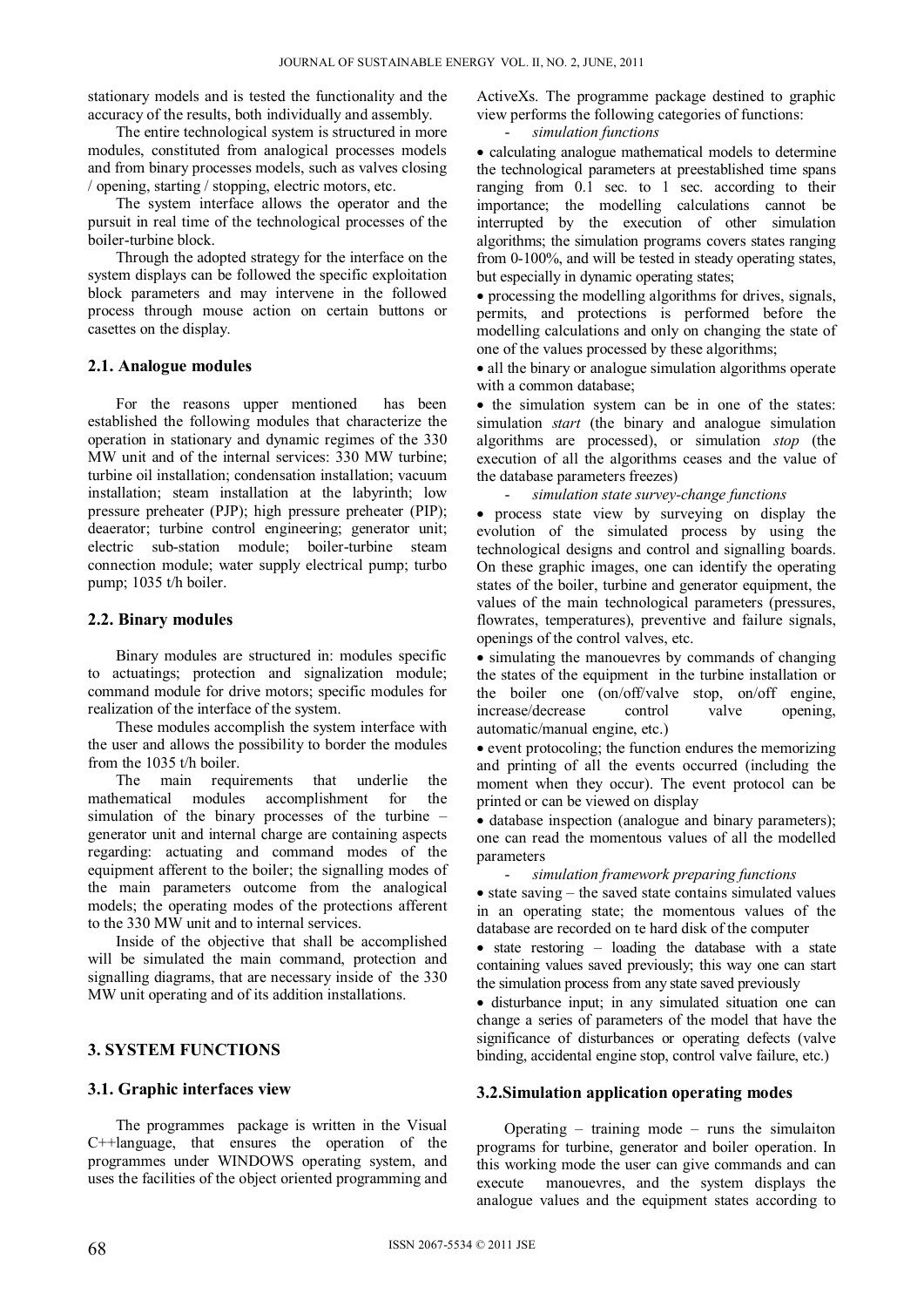the mathematical models, and the instructor can input the operating disturbances. The operating – evaluation session mode runs the simualiton programs, and the user can give commands to the system. Besides, as related to the training mode, here the system records the pupil's activity in a pupil file in oder to be able at the end to evaluate it, by comparing with the standard file saved previously, and executed by te instructor

The operating – running mode by which the application reads one of the recorded files and displays on the graphic interface the read data (analogue and binary values). In this working mode, the simulation programs are no longer launched in execution and the user commands are no longer taken over. The user has the possibility to survey the running of the record and to commute from one design to the other in order to survey the unfolding of the process.

## **4. DATABASE**

The 330 MW unit simulaiton applicaiton uses a very large amount of data, organized in a database. Within it one performs a clear distinction between the binary and analogue values, the two categories being grouped separately.

The binary data (equipment states, signals, etc.) and the analogue ones (displayed parameter values, working values, etc.) are grouped in separate tables for the two categories of data. The most important fields in the tables containing analogue and binary values are the fields , index', , code' and text'.

Another important component of the database is the list of events. The database includes the information on the evaluation sessions, that are saved as the application use process runs.

## **5. GRAPHIC INTERFACE**

The technological designs of the graphic interface of the working posts comprise equipment and execution elements specific of the turbine installations and 330 MW generator.

The representation of the graphic interface on the technological designs allows focusing on more information on a single display screen, having the possibility to execute concomitantly the manouevres on some active elements (pumps, valves,etc.).

Within these designs the user has an overview upon a certain installation circuit, having the possibility to command the execution elements, and to notice the variation of the values of the main modelled technological parameters.

On the designs the values of the main operating parameters of the 330 MW unit are displayed, thus the operator has the possibility to survey permanently their variation during as the modelled process runs.

The graphic interfaces contain salt buttons in other designs. The buttons allow the user to access easily the technological design he wishes to view at a certain moment, having quick ties towards the designs associated with it.

To carry out the graphic interface it was necessary to elaborate active and static graphic elements likely to have a symbolization as close as possible to the simulated element. Thus, graphic elements were carried out for: static image elements (pipes, bends, branches, etc.); active elements – symbols (ActiveXs), for instance: valves, flaps, engines

The active elements allow taking over the commands executed by the user by means of command cassettes and convey this information to the mathematical model.

The command cassettes are viewed by left clicking the active element on the graphic element. The window opens automatically, as it contains the command buttons of the selected active element, as well as displayed values of the internal parameters of the modelled element, for instance for a regulating valve the following values are displayed: position, reference, deviation.

Carrying out the graphic interface took into account the information collected within the 3rd unit of the Rovinari power plant, a retrofit with Emerson equipment – Ovation system.

Thus, the images taken over from the interface of the technological process monitoring and control application at unit 3 were reproduced 95% in the simulator interface.

A few images are presented comparatively in the following figures.



**Fig.1. PJP circuit diagram – Ovation system.**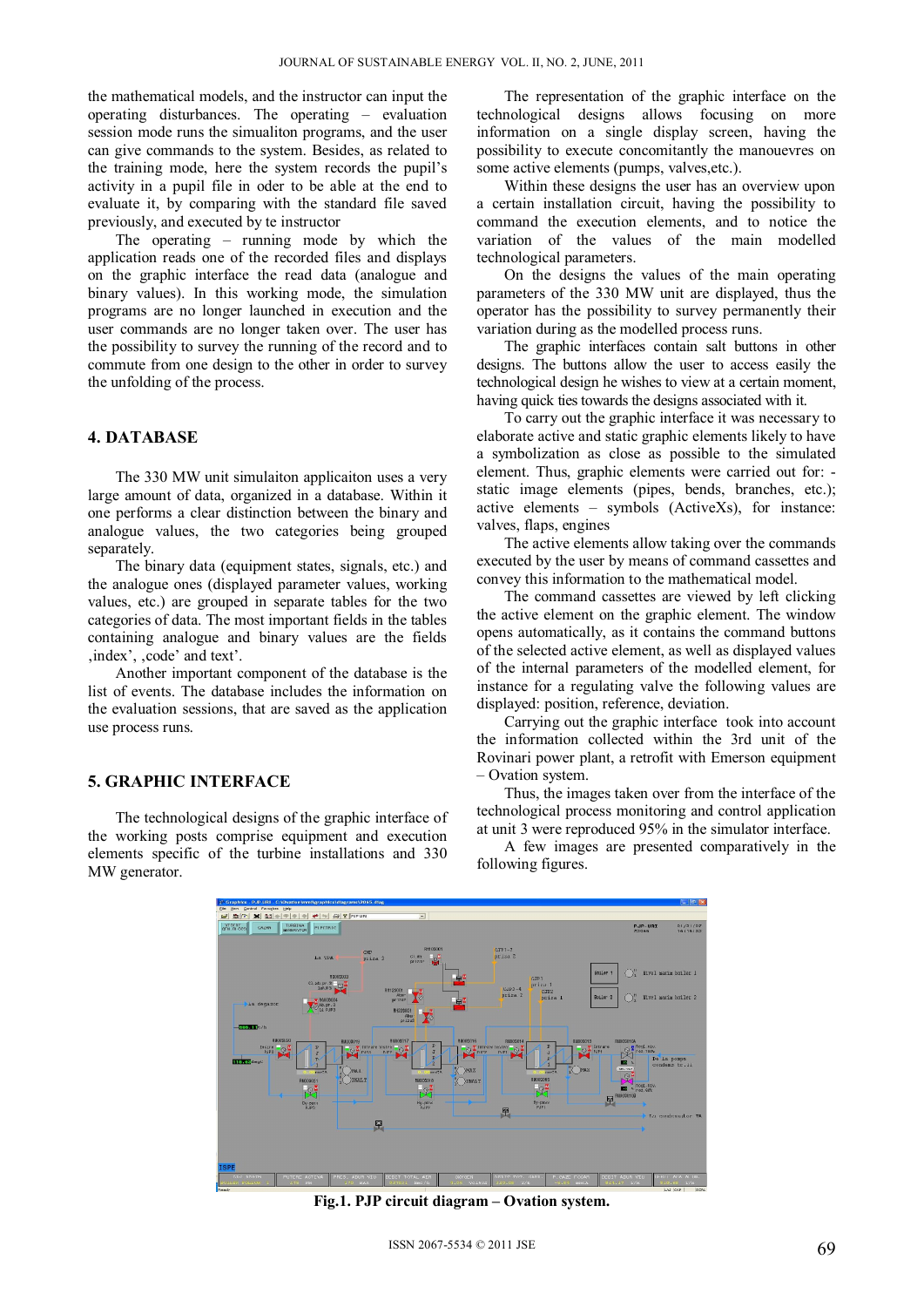JOURNAL OF SUSTAINABLE ENERGY VOL. II, NO. 2, JUNE, 2011







**Fig.3. Turbine oil circuit diagram– Ovation system.** 



**Fig.4. Turbine oil circuit diagram – 330 MW group simulator.**